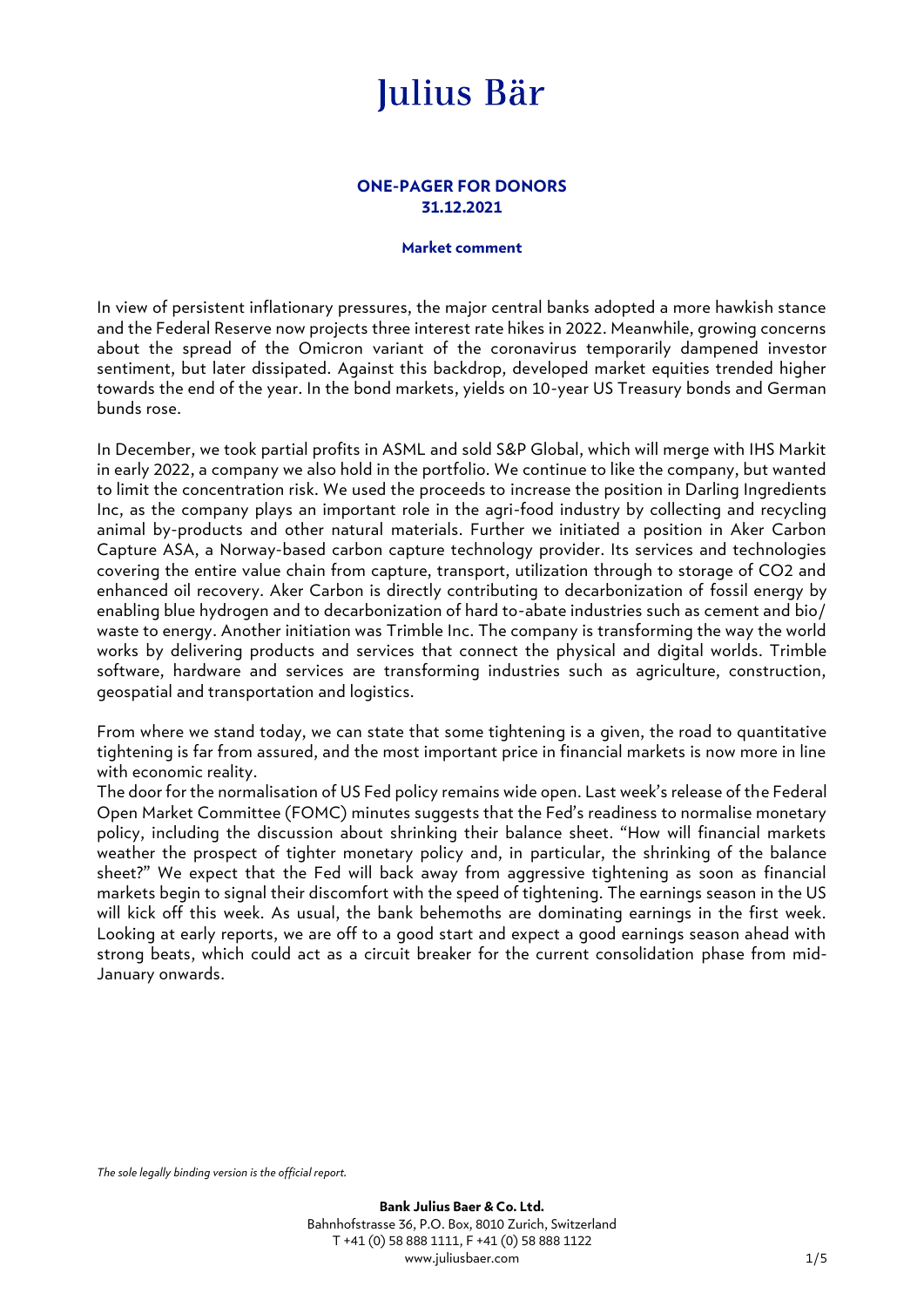#### **Portfolio summary**

|                      | Month - December 21 | 2021           |
|----------------------|---------------------|----------------|
| $Initial*$           | 132'214'037.33      | 117'447'258.83 |
| Deposits             | 0.00                | 0.00           |
| Withdrawals          | 0.00                | 0.00           |
| Result (performance) | 2'727'765.79        | 17'494'544.29  |
| <b>Final</b>         | 134'941'803.12      | 134'941'803.12 |

*\*31.12.2020 for "2021"; 30.11.2021 for "Month"*

| Allocation per asset class and performance in USD |                |             |            | <b>Benchmark</b> |            |            |
|---------------------------------------------------|----------------|-------------|------------|------------------|------------|------------|
| Asset class                                       | Market value   | %           | <b>MTD</b> | <b>YTD</b>       | <b>MTD</b> | <b>YTD</b> |
| Cash and short-term investments                   | 11'104'469.56  | 8.23%       | $-0.85%$   | 4.51%            | 0.00%      | 0.05%      |
| Bonds and similar positions                       | 40'949'376.37  | 30.35%      | $-0.06%$   | $-1.71%$         | $-0.37%$   | $-1.44%$   |
| Equities and similar positions                    | 80'835'754.92  | 59.90%      | 3.80%      | 26.60%           | 4.13%      | 26.27%     |
| Alternative Investments                           | 2'052'202.27   | 1.52%       | 0.17%      | 2.31%            | 0.08%      | 1.05%      |
| <b>Total</b>                                      | 134'941'803.12 | <b>100%</b> | 2.14%      | 15.26%           | 2.36%      | 14.77%     |

| <b>U.S.A. Consumer Price Index (CPI)</b> |       |  |  |  |
|------------------------------------------|-------|--|--|--|
| 1-month % change (December 21)           | 0.47% |  |  |  |
| 2021 % change (December 21)              | 7.12% |  |  |  |

### **Performance**

| Month (December 21) |       | <b>Year (2021)</b> |       |  |
|---------------------|-------|--------------------|-------|--|
| Nominal             | Real  | Nominal            | Real  |  |
| 2.14%               | 1.67% | 15.26%             | 8.14% |  |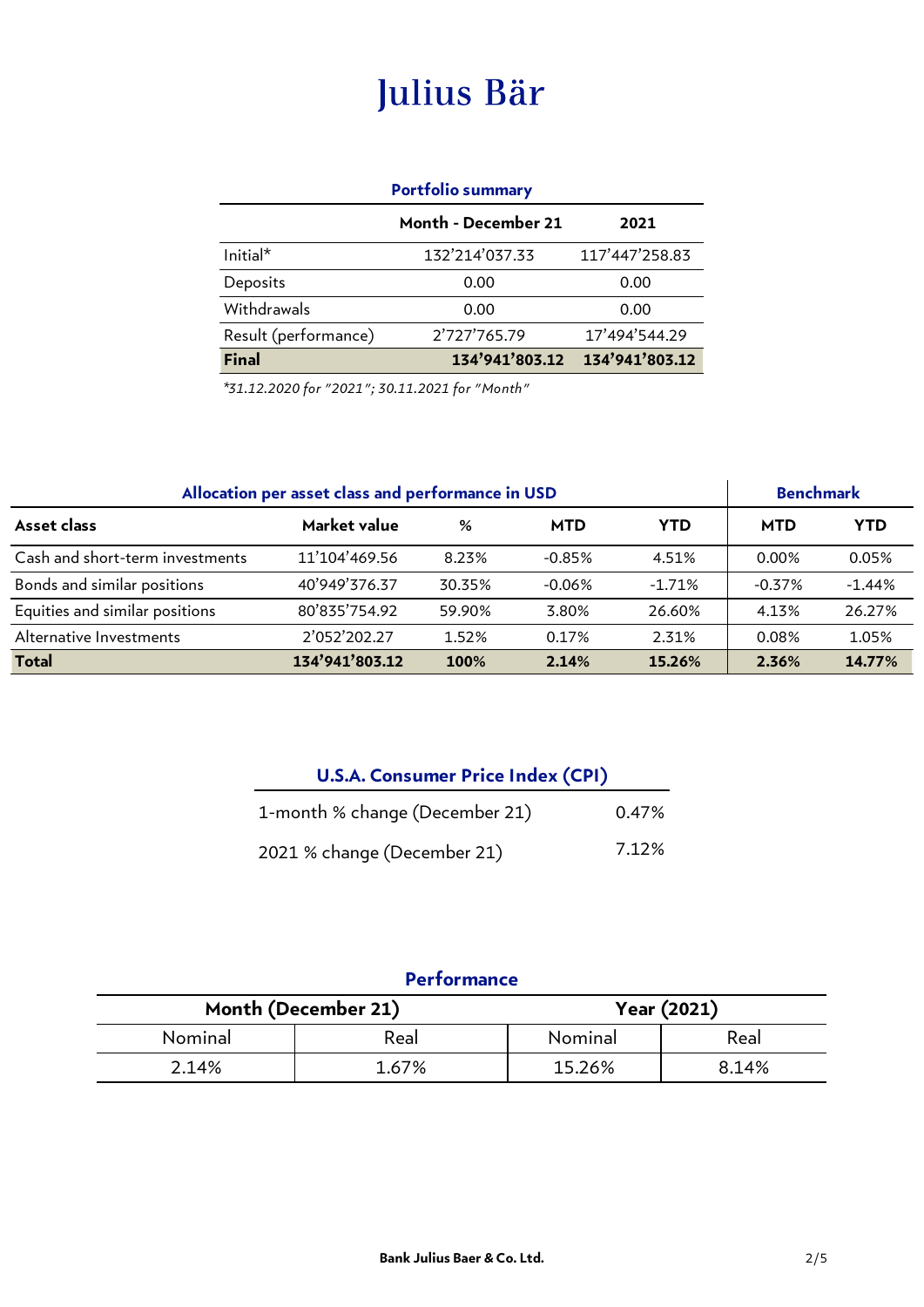

#### **Allocation per asset class**

#### **Monthly gross performance YTD - Benchmark and portfolio**

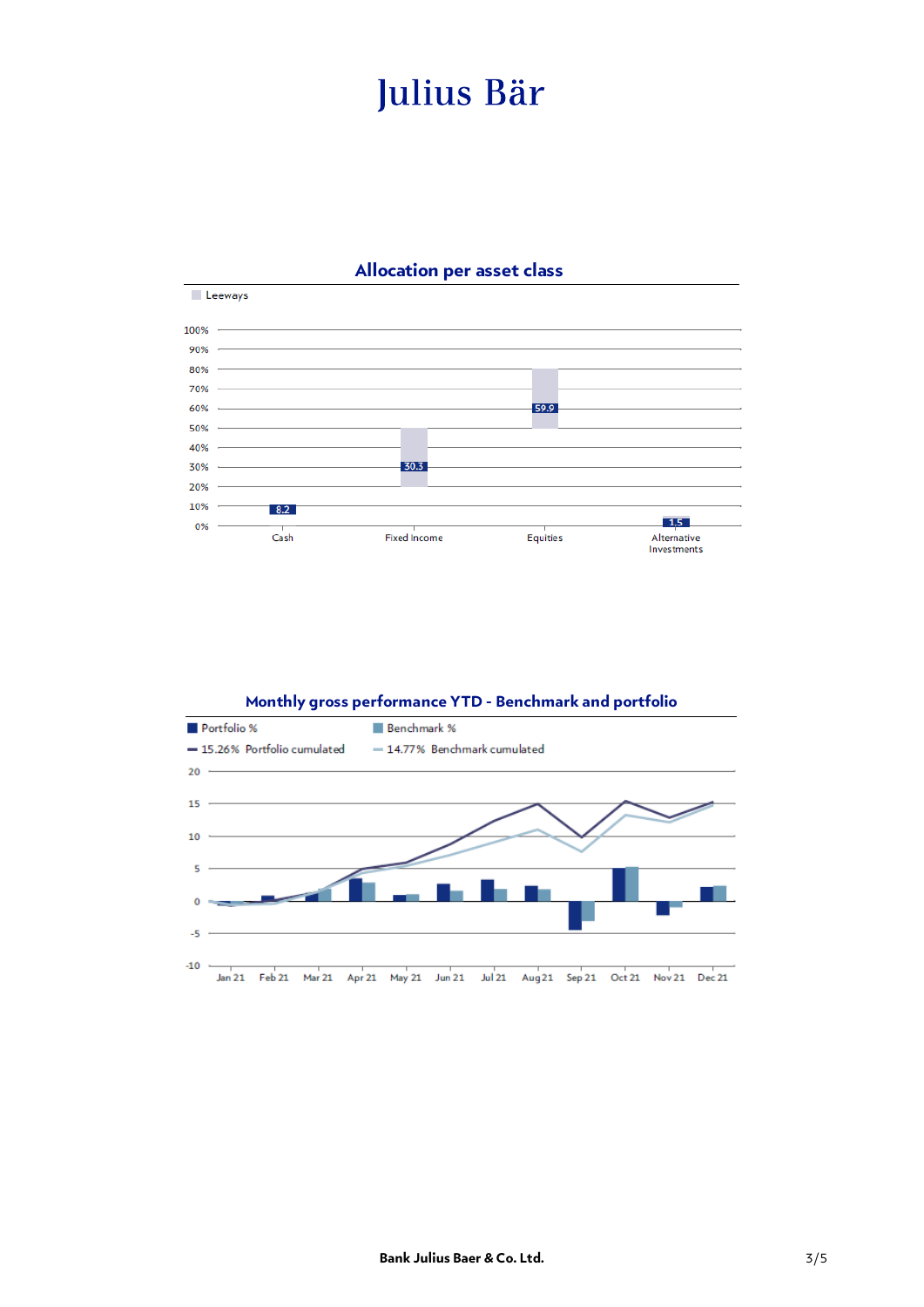

### **Development of equity - comparison with equity indices**